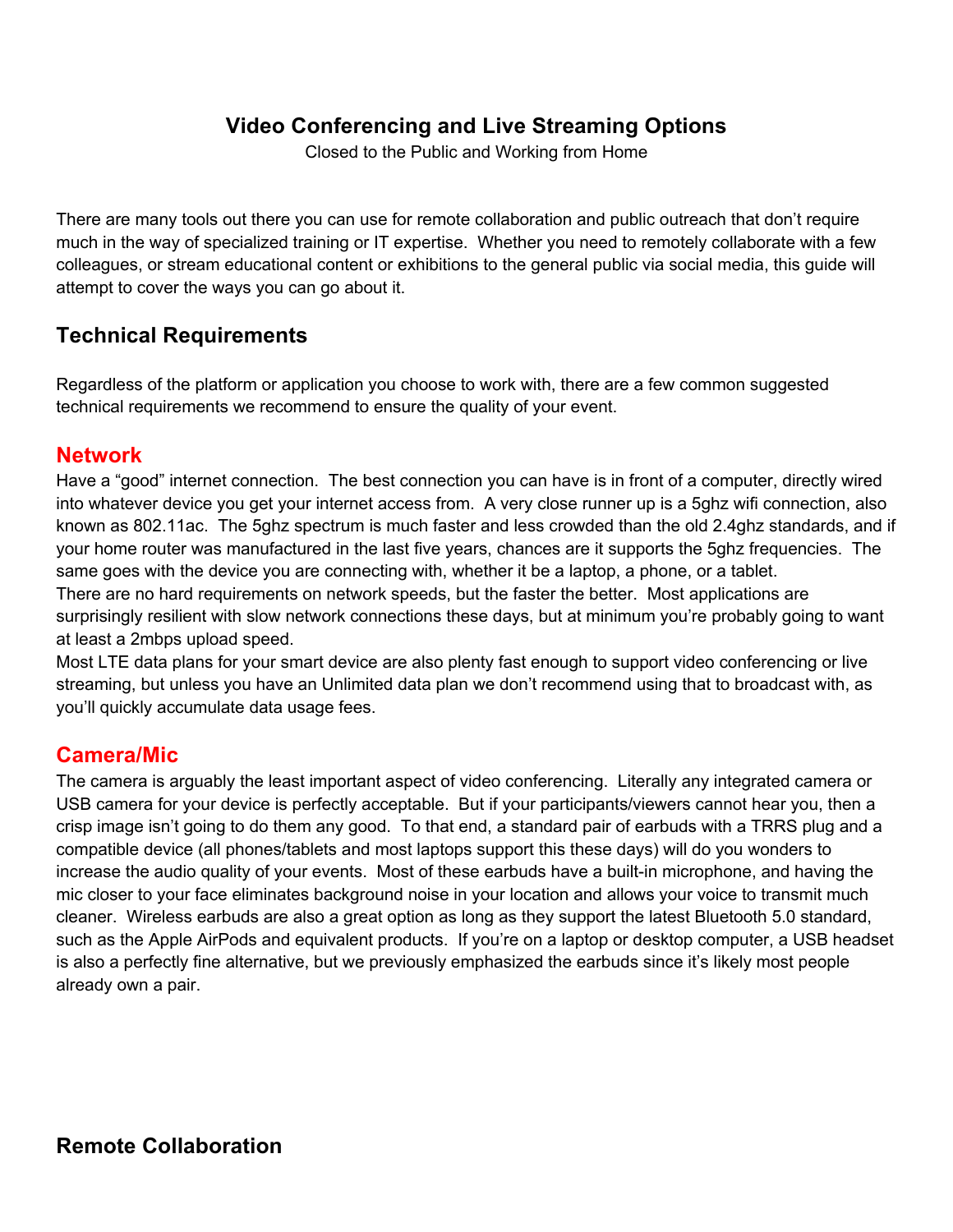Aka video conferencing, for when you want to meet face-to-face with a group of people without actually being physically present in the same location. "Skyping" or "Facetime" has become the generic term for all video conferencing these days, but those are technically only two of the app options out there you have available for you to connect with others.

# **Skype**

Pros:

- Arguably the most popular service, so many people are familiar with its use.
- Supported on a wide range of devices.
- Recording calls is supported on most devices.
- Easy to message people.

Cons:

- Connection method is based on adding other people as "contacts", which is fine if you think of Skype as a phone service, and you're adding known people to your contact list, but is troublesome if you're connecting with a lot of unknowns.
- Least professional interface out of almost all video conferencing services. App has ads, and is trying to pass itself off as a social network.
- Group calling is clunky, again because of the "Contact"-based method of finding people.
- No pre-scheduled meetings option.
- Participants must have a Skype account.

## **Skype for Business**

Pros:

- Included as part of the Office 365 service.
- Integrates natively with Outlook, so you can schedule meetings on your Outlook calendar, add the video conferencing element to the meeting, and invite everyone you want to participate.
- Easy to connect: people with the meeting invite just click on the link in either their email or calendar event, and it will automatically launch the application and connect them to the meeting.
- Allows inviting of guests from outside the state network / Office 365 sphere.
- Can message other users that are signed into it that are in the Office 365 system.

Cons

- Bad name. Many people confuse Skype and Skype for Business, though they are two distinct applications.
- Support on non-Windows devices is lacking and features are missing. (Recording is only supported on Windows, if enabled)
- Calendar scheduling is not very intuitive and doesn't provide the invitees with meeting details or connection info...it's just a link.

### **Zoom**

Pros: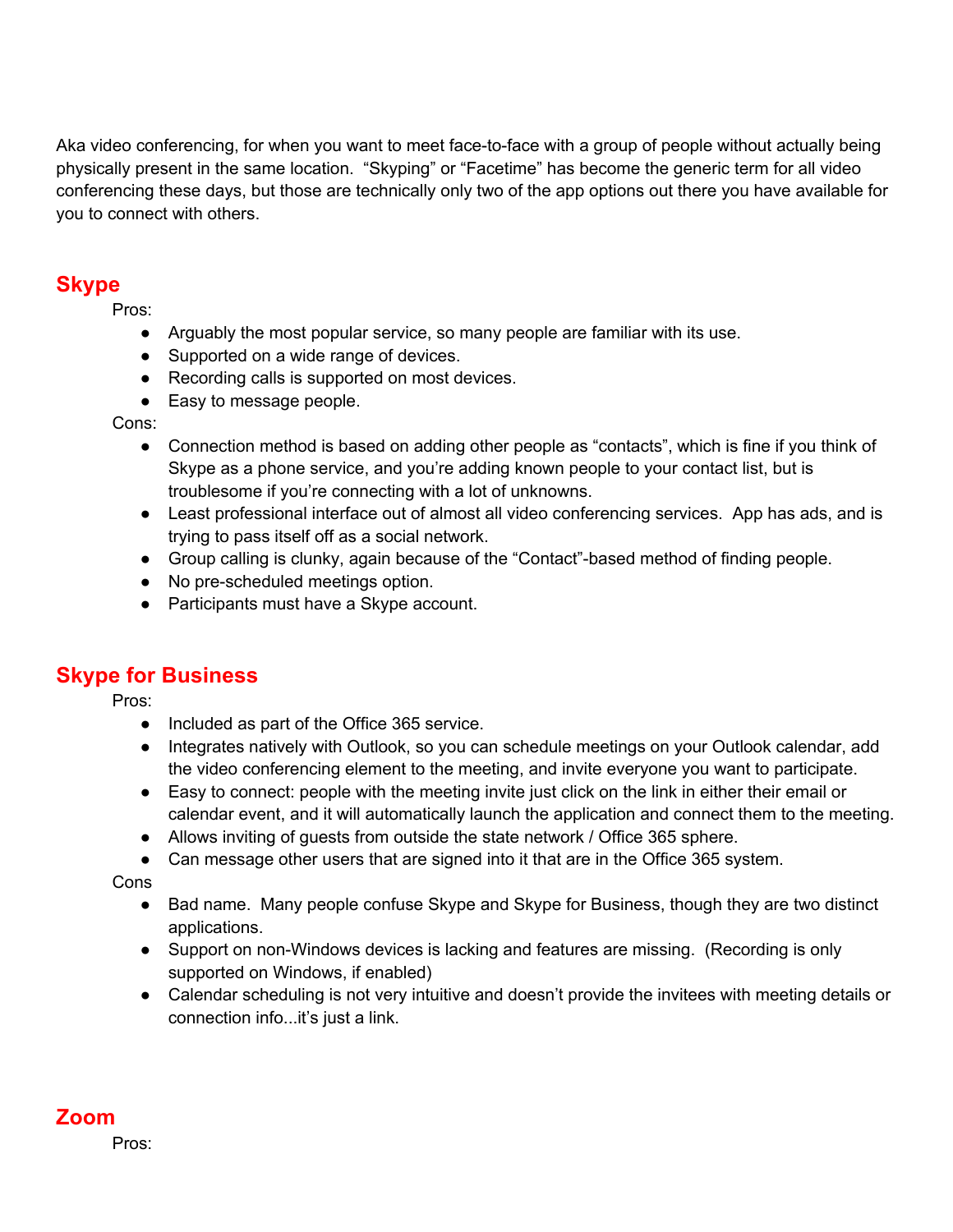- Very intuitive to connect with others. Works very much like a phone conference call….simple give the people you want to connect with your conference code, and they can connect with you by inputting it on their end, or clicking the supplied link.
- Allows you to schedule meetings ahead of time within Zoom's own calendar system and copy the connection info to send out to others.
- Allows recording.
- Supports phone bridging, meaning not everyone has to be on a computer or smart device in order to participate. You can set up an alternative 800-number they can call on their phone if they want to participate via voice-only.
- Participants do not need a Zoom account...only the host.

Cons:

- Group calls are limited to 40 minutes for free accounts. One-on-one calls are unlimited.
- When first connecting, people may be confused by a prompt to "Connect to Audio via Computer or Telephone" since Zoom gives users the option. We recommend to always use "Connect Using Computer Audio". Until the user selects their option, they WILL NOT be able to hear anybody else on the call.

### **Google Hangouts**

Pros:

● Allows you to schedule video meetings via Google Calendar just like Skype for Business. Just "add conferencing" when creating your event, and invite everyone you want to participate. Upon clicking on the link, they will automatically connect to the call.

Cons

- No recording
- Limit of 10 people on video at one time.
- Application is barely supported, as Google is planning to phase it out in favor of "Hangouts" Meet", which is a successor product only currently available to GSuite subscribers.
- Requires user to have a Google account in order to participate.

### **Facetime**

• Since Facetime is limited to Apple devices and directly tied with your personal phone number and email account, we don't recommend its use for any DNCR business.

## **Live Streaming**

With your sites closed to the public, the only option out there is to bring your site to the people! Live streaming is a great way to interact with your community and fans.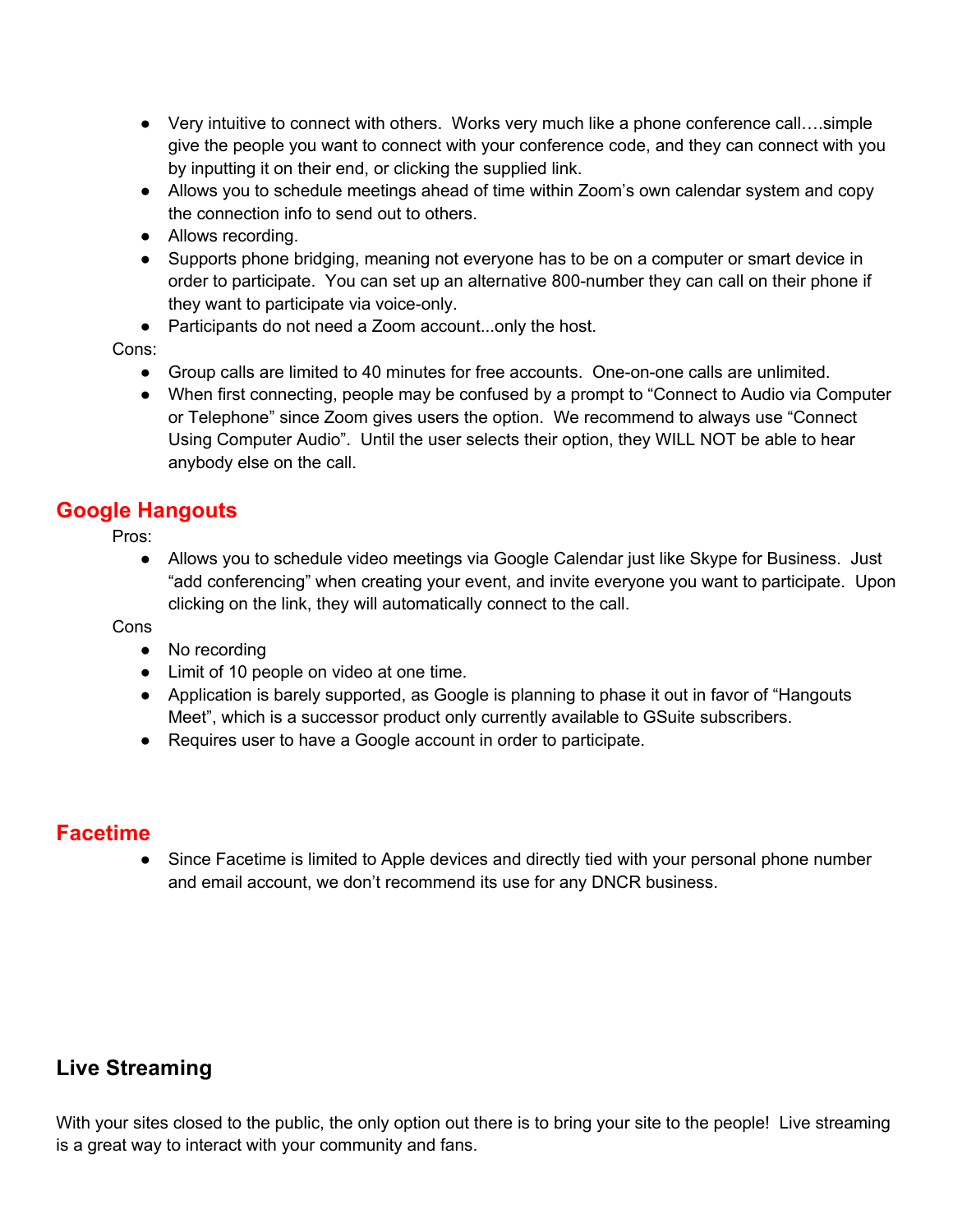# **Guidelines**

- Keep streams to 30 minutes or less if it's a formal presentation. Any longer than this and you'll start to lose people. Make sure you build in a buffer for Q+A from your audience.
- For longer streams, workshop-related content would be a great idea. People love watching other people make or fix stuff.
- Have your presenter or another staff member logging questions from the audience that may be commenting in the chat. You can answer the questions as they come in on-air, or answer them all at once towards the end of your event. The appeal of live streaming from a viewer perspective is that they feel like they are participating in the event...make sure to interact with them!
- Practice good stage etiquette. Be professional. Know when you're live, and don't make any offcamera or off-topic comments.
- Be prepared for going live. As soon as you hit that "Go Live" button, stay in character and maintain your persona until the stream ends. Even if you're just "being yourself", the last thing people want to see is your presenter squinting into your device asking "are we live yet?", "is it working?".
- Have your presenter wear earbuds if streaming without a professional microphone.
- If you can, have your device mounted on a tripod or stable surface. Shaky video can make people nauseous.

# **Streaming Applications**

#### **Facebook**

- Facebook supports live streaming directly from their app or their website if you're using a browser. No additional tools needed.
- For better or worse, many people will be glued to their devices during this time, and Facebook live streams will probably garner you a lot of views and interaction.
- Facebook does not let you edit your recorded video after it has gone live. Make sure you are on point at the beginning of the video, otherwise your errors will live in perpetuity.
- Facebook live streams can be scheduled ahead of time to give people notice.
- Streaming within the Facebook website/app is strictly "camera and mic only"

#### **YouTube**

- YouTube supports live streaming within their YouTube Studio page or the YouTube Studio app.
- YouTube live streams can be scheduled ahead of time to give people notice.
- The share link can be sent out for anyone to watch your stream regardless of whether they have a Google account.
- Only viewers with a Google account can comment or chat.
- YouTube videos can be edited after they have gone live.
- Streaming within the YouTube website/app is strictly "camera and mic only".